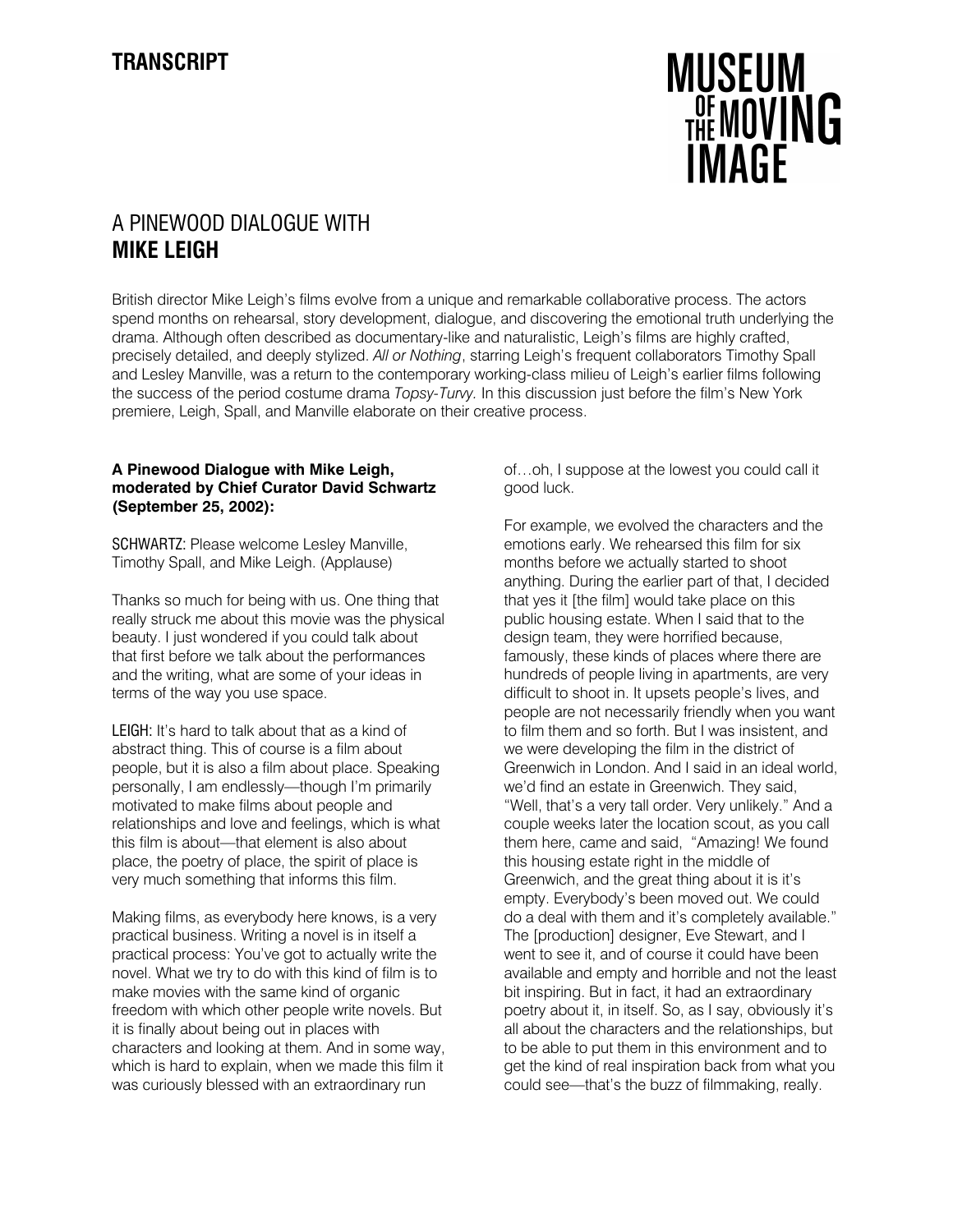SCHWARTZ: You talk about a six-month rehearsal process, which is extraordinary for film. How is the writing process separate from the rehearsal process for you?

LEIGH: In what we do, the important thing is that we arrive at a film, and that we eventually arrive at something which is very precise. But there isn't a separate writing process. When we finally create the characters and the relationships and the whole world at the time of shooting, when we actually pin down moment from moment, exactly what happens down to the last word or the last moment, that is done through rehearsal. It's written through rehearsal. I don't go away and write something alone because these guys contribute something that is absolutely organic and three-dimensional.

SCHWARTZ: What is the preparation process? Is it the traditional idea of method acting? [To the actors] Do you go off and drive a cab for six months to get into character? How do you find your character?

SPALL: Method acting, I've never read about it. But I presume it's about knowing where your character has come from and where they might be going. Or invariably, not where they're going, because like most human beings, they don't know where they're going. They may have various appointments, but on the whole they don't know what destiny…(Laughter) I assume it's the entire exercise of rehearsal is about creating a whole parallel universe of information and facts about these people you're going to eventually depict in a movie. And it's more preparation isn't it, than it is to do with rehearsing what you're going to end up doing?

It's all about creating an entire lagoon, a huge lagoon of information. It eventually becomes part of the psyche and the physicality of the character and just the mere day-to-day information, shared information about what makes these peoples' lives. So it probably is method, but most people who talk about method haven't read Stanislavsky. I think it means it just looks real when they watch it.

SCHWARTZ: Just to take one scene as an example, in the scene where you say that she

TRANSCRIPT: A PINEWOOD DIALOGUE WITH MIKE LEIGH PAGE 2

doesn't love you, that powerful scene. It is played very precisely. It certainly doesn't seem improvised. Every line of dialogue seems very… Can you tell me how that scene evolved? How you worked on that.

SPALL: The simple fact is that everything you see on screen is not improvised. It's structured and shot and rehearsed exactly the same way as any other scene is made in the film. But it's just the tip of the iceberg of preparations you've made as it were. Because you know these characters insideout psychologically, more than you know yourself, because you've created them and you haven't created yourself, to a certain degree, you know through the process of rehearsal and preperation where they stand. You know where they are at the moment where they are. You never know what's going to become of them.

So by the time my character, Phil, expressed his despair, which is what he's carrying with him right from the beginning of the movie… Although he doesn't understand it until the French lady says, "Do you love your wife?" When she eventually did the improvisations that that scene was based on, my character was desperate—not me—my character was desperate to express himself. It so needed to be said. It wasn't in any sense planned and it wasn't in any sense contrived. It happened to come out in the improvisation. Lesley, I don't know what you'd say from Penny's point of view.

MANVILLE: Well, just to add to that, I found that a lot of the press that we've been doing lately, a lot of people said to me, "Why didn't Penny stand up to her son? And why did she never say to Phil, 'Get your act together' or whatever…?" But the process is not about sitting down and making decisions like "Let's make her like this," or "Why doesn't she say that?" It does evolve in a sort of pure way. When people have said to me, "Why doesn't she stand up to…?", it's quite a hard question to answer because she just doesn't. She just doesn't because of the girl that we created, and the teenager we created, and then the woman we created. She was all of those things as a person always. So when the film begins and picks her up as a late 30-whatever-she-is-year-old woman, she is the product of everything that she was. Which is why the process, the buildup to the filming works.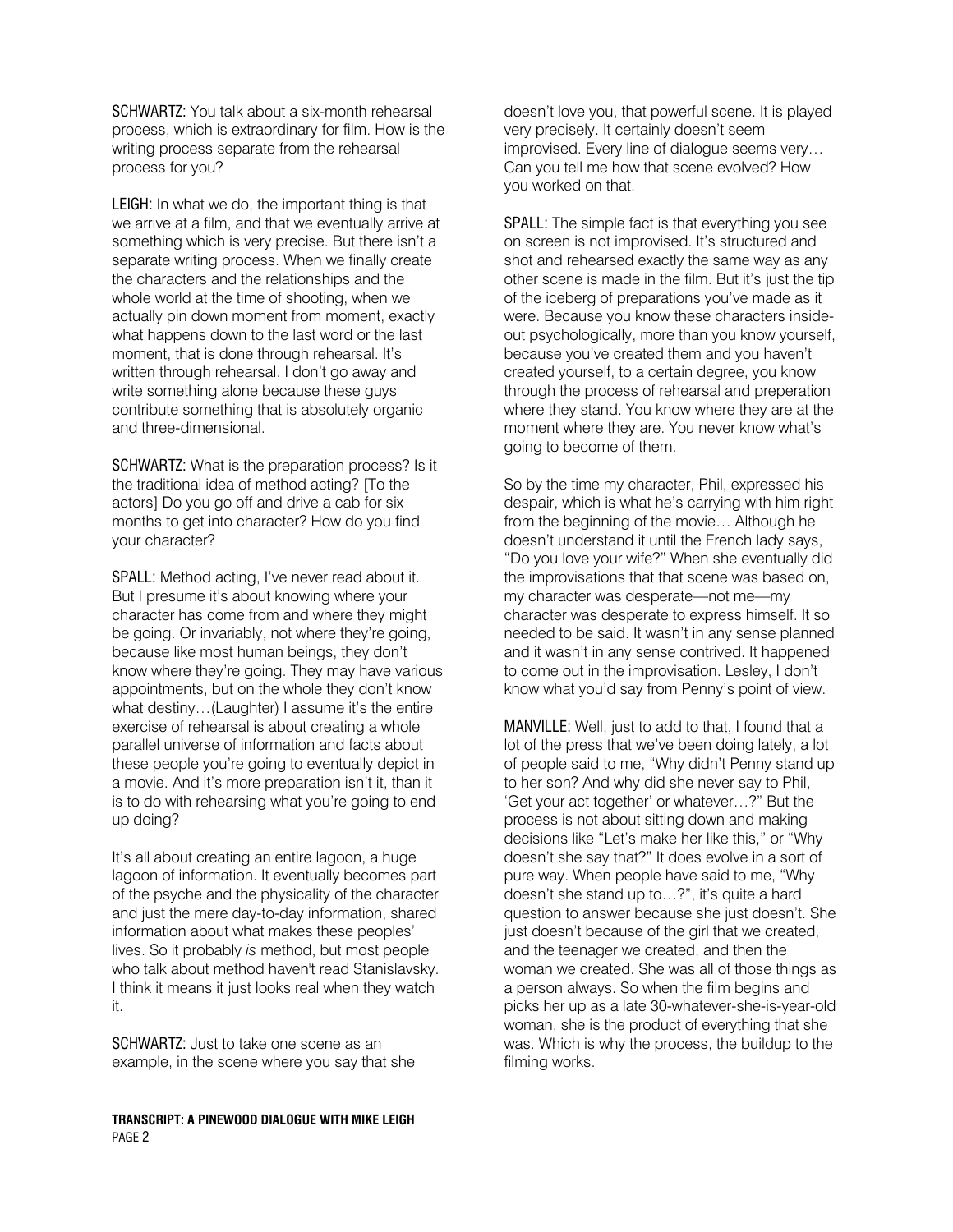It's about creating a three-dimensional character that then takes care of itself. You don't ever have to think, "How will she react in this situation?" because you just put the characters in the situation and it happens. And at the end of the film you give these two people who have these two people who have stopped communicating with each other for so many years, and you give them an event like their son having a heart attack and it brings out of them both the ability to finally say what they feel.

SPALL: Yeah, painful, awful ability to actually confront. Because like most people, these characters don't have any control, any selfauthorship about what they're going to do. They're the sum total of their despair, and the sum total of their frustrations. And when they eventually do it, because of the process, it feels like it's actually real—for the characters. Not for you, you don't use yourself, you use the character's predicament, because there's a very precise ring fence around you and your character. Because, as I say, the process only allows you to know where you are precicely at any given time, in situ, you can't predict what's going to become of you.

SCHWARTZ: So when you're filming that, you don't know the ending is going to be really optimistic.

SPALL: No, you only know what your character knows. Like life.

SCHWARTZ: You've said that filmmakers should aspire to the condition of the documentary filmmaker. Not that movies should look like documentaries, but that… Could you elaborate on that?

LEIGH: If you make a documentary, the subject matter exists whether you film it or not. And I only say that because it's the case with any number of dramatic feature films, that it's kind of fake, and it only exists in an implausible, two-dimensional way, just in front of the camera. There's no sense that it exists whether you film it or not. So I said that, which is not be taken too literally, as an expression of that aspiration in making these kind of films to create a world in front of the camera that you really feel is living, and isn't just a kind of

artifice that exists only at the moment the camera is turned on.

SCHWARTZ: Food as a motif, is so important in this film. How people eat, what they eat. And actually if any of you could talk about how this evolved? LEIGH: I would simply say, not to dwell on it, but it's simply part of what their lives are about. I don't think I would want us to dwell in any depth on it, as the basis of anybody's thesis.

SCHWARTZ: (Repeats audience question) How long are you actually shooting, like once you do start the shooting?

LEIGH: Twelve weeks.

AUDIENCE MEMBER: Your character, his eyes kept darting around all over the place and he's always looking aside. Is that somebody you've encountered or just…?

SPALL: I don't know, I mean the characters tend to be based on someone or various people you may have known, but they quickly become their own personalities. It's hard to be objective, one can only do it after the event, but looking back on it, one of the aspects of Phil's character was that he was totally un-aspirational and completely non he wasn't interetsed in being successful in the first place. Also he's quite an intelligent man with very little education but is very perspicacious in a asense about people, very aware of people around him, aware of his situation, but having said all of these things, absolutely no ambition. He's completely and utterly and eminently ignorable as far as the rest of humanity is concerned. Most of the time people react to the back of his head. They don't see him. They just see this greasy hair. And they put what they want onto him, they don't ever really connect with him. The one person who does, incongruously, is the sophisticated French antique dealer he encounters. No one else really, as far as his 'clientele'—for want of a better word—really…

But what he is is, he's brigh—aware of what's going on but he's in a state of great melancholy because of what is bugging him, which he doesn't become aware of until the French lady asks him directly whether he loves his wife. He's like a lot of people you encounter in mundane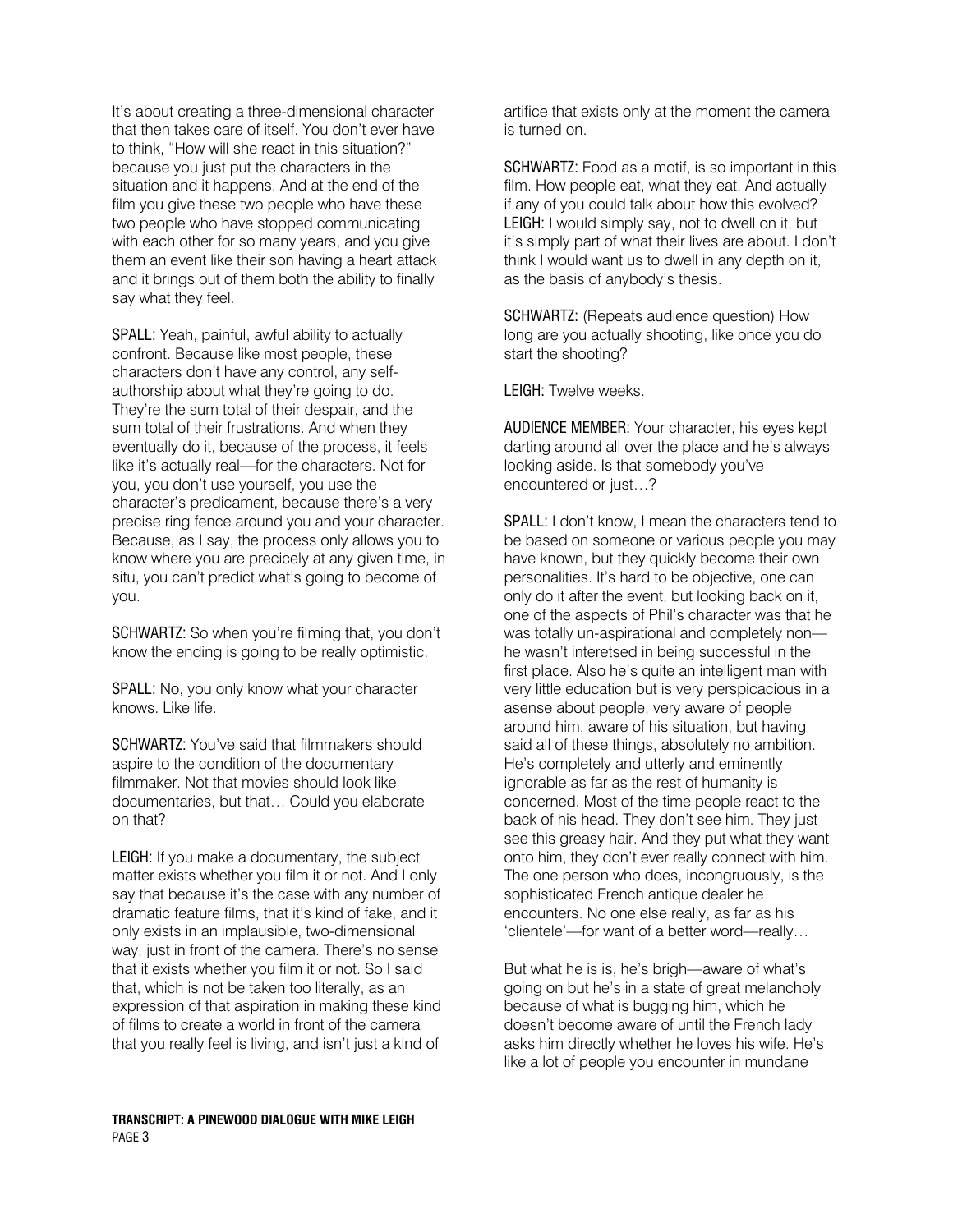jobs: They're eminently ignorable but they're actually just as human and just as intelligent as some of the great intellectuals, but they never had the opportunity.

LEIGH: Because what we do is---doesn't spend time on a page. It is completely three-dimensional and organic. What we do at great length, over a long period, is work not just at the idea of the characters and the condition of their lives, which is the kind of thing Tim's been talking about, but at the way they each manifestly exist. In other words, we're really dealing in the physical psychological, emotional, palpable language.

Some people talk about body language. It's not in my vocabulary, but that's what people talk about. All of us…everybody in this room has a whole range of physical manifestations that are all to do with our idea of ourselves and our idea of how other people see us and our cultural, educational, class, aspirational—all kinds of stuff that motivate how we actually are physically and how we behave. And all that stuff. And that's equally important. That's all the sort of stuff that's there in Phil, and which your question is about.

SCHWARTZ: Lesley, what was the key for you to finding Penny's behavior? How did you find her character?

MANVILLE: It's very difficult to talk about it in that way because, as I said earlier, it's not about sitting down and making conscious decisions. Nothing is labeled onto a character. That you think… "Let's make her like this because that will make her interesting." It's really much more subtle than that. It does happen over a long period of time. And as I've said, it really starts with the child you get on the go, and then the child is what they are and as they become older and older and they develop, it happens in that way.

LEIGH: If I may say so, the question you asked is in the language of what normally happens, when people work on characters conventionally in a script. They say, "What shall we do? What are the keys? What can we hang on to make this character to work, to come alive on the page? What can we breathe into this thing that's on the page?" And it's that sort of language. Over and above the lofty things we're saying, the main thing

## TRANSCRIPT: A PINEWOOD DIALOGUE WITH MIKE LEIGH PAGE 4

about this is we make these people up! We actually invent these characters. We actually invent all these—we invent this whole world and it's all about that.

MANVILLE: When you're working on a more conventional script, obviously you are thinking in that way. You've got a script and a set of events and things that will happen to your character. You have to try to find a way as an actor that justifies those things happening. But we're not working in that way. We're coming at it from a different angle, so the same set of questions don't really apply.

AUDIENCE MEMBER: The rehearsal process versus the production process. If you're rehearsing for six months, discovering stories, and then shooting for another three months. I was wondering if you already discovered the story by the end of the rehearsal process before you started shooting?

LEIGH: No, absolutely not. In fact, it's a very good question and a very useful one. The truth of the matter is we don't in any way during the preliminary six months resolve the whole thing. We absolutely don't do that. In fact what we do when we go out to shoot the film, we go out and make a film up. The film evolves and grows as we shoot it. What we do for the six months prior to that, we prepare ourselves for that process. Because what underlies your question is the fact that it doesn't matter what the hell you do before you get to shoot. What matters is what happens when you shoot, because it's a film. All the other stuff is merely preparetry.

In fact, not only is it all about actors and acting and characters and relationships and theme and all of that, the definition of the material as we film it is equally a matter of design and cinematography and shots and sound and all of those things, because it's a film. When we're shooting these films, technicians and people say, "This is extraordinary. How do they show up… Why are the actors so relaxed? How do they all know the lines? Why are they so solid in what they're doing? Why don't the actors on this film throw terrible tantrums like they do on all other films? Why is it that everyone gets on so well? Why is it so peaceful and harmonious? And why is it so creative?" People show up and there's no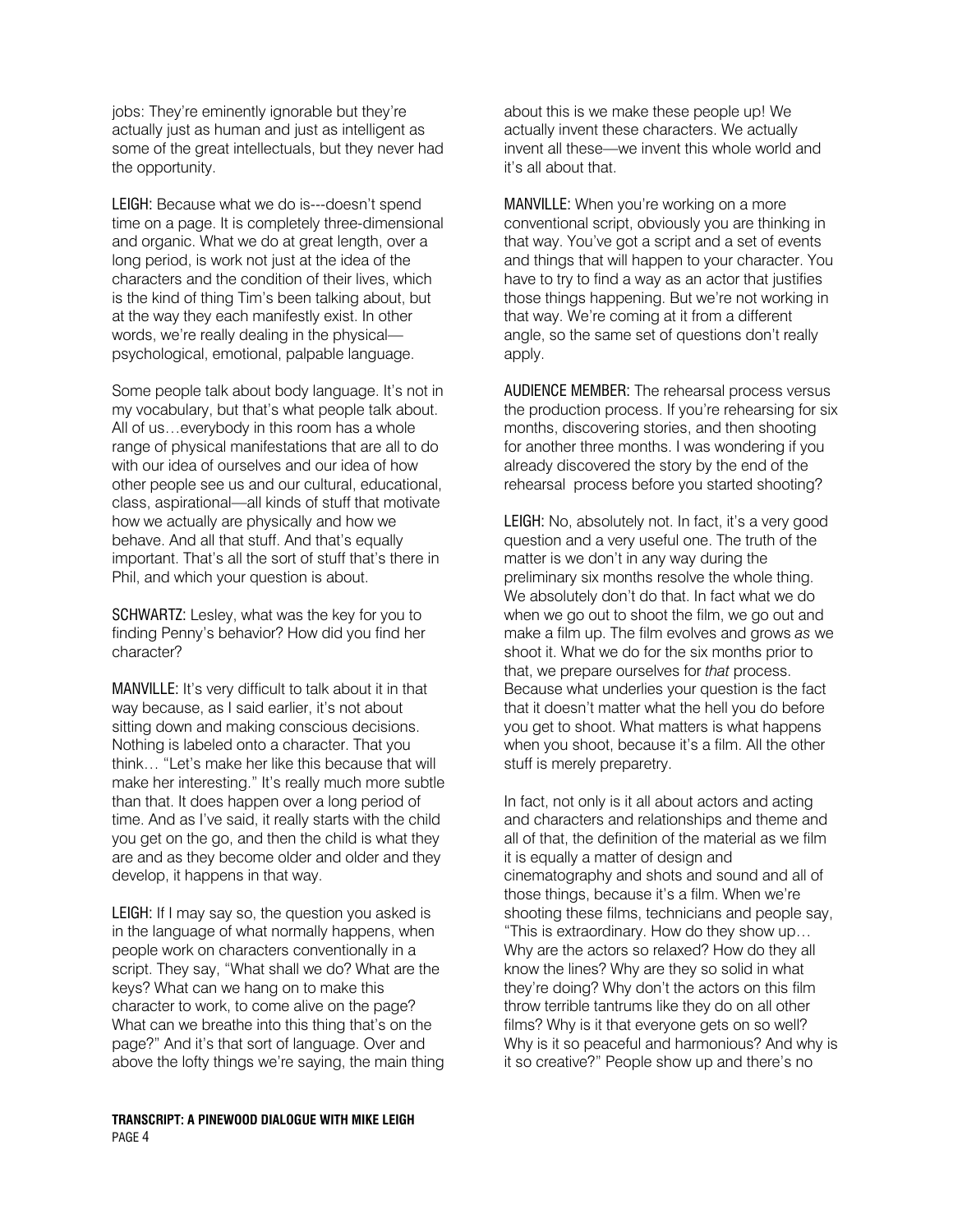scene, and an hour later there's a whole scene there. So because we prepare it and… When you see Penny and Phil at the end of the film, when they finally pull together and suddenly some light comes on and you see their relationship, you suddenly understand what their relationship once was. They are rediscovering something that once existed. She says, "You used to make me laugh." And there's a moment. What you see physically is something that we experienced in the long journey of the rehearsal.

Because the rehearsals are not rehearsals, in that preparatory period, they are living through the lives of the characters. So there was a time, way back at the beginning of the six months, when these characters came together as very young people and had this very positive relationship. And then we lived through the years and years and years and accumulation of the layers and encrustation of all the things that finally get in the way between them. That was an actuality. So to answer your question, what we've done in that preparatory period is not bothered with rehearsing a film or fixing up a story. It's preparing ourselves to then go and make up the film, working with a crew and developing it as we go along.

SCHWARTZ: But when you show up whenever you show up in the morning. What do you know about what is going to happen?

LEIGH: What you've just seen is a film where every moment was very precisely rehearsed, during the course of the shoot. Some days are rehearsing days and some are filming days.

AUDIENCE MEMBER: And it seems to me that something should have come out between that before this lady [the French lady]. You really didn't need this lady or the son to get sick, realistically speaking, because they had it within themselves beforehand and you knew that.

LEIGH: If I may say so, that is a romantic and certainly optimistic view of this. If we were to agree on that, then we would say, in an ideal world, that's the situation. Look, this film is a dramatic, metaphorical film. It is not a documentary. No, I'm serious. Of course as in any heightened or distilled, dramatic piece of cinema, or in theater, you see events that are arranged in,

TRANSCRIPT: A PINEWOOD DIALOGUE WITH MIKE LEIGH PAGE 5

what in this case I would suggest is, a kind of classical way in order to get to the core of the issues. Apart from the fact that I think it's entirely—in real-life terms, what happens to millions of people all around the planet—it is entirely plausible that relationships lie dormant and buried and communication breaks down, and it takes a crisis or something to precipitate something, to break that. That's what the film is about.

The main thing is that that also happens because the film is about, on some level, fate—the fact that sometimes it's curious how things do happen together at the same time. You could decode this film in all sorts of ways and if you want to talk about it in Greek classical terms, Phil is on a journey and he meets a messenger who tests him and then gives him a message. And at this precise moment something is happening of a calamitous nature. You know…

From a thematic point of view, it's for you to take away from the film the differences that you discern between those two couples. You have to look at it as all part of a whole. Why is Maureen so positive and so able to cope when she in some ways has less than anybody else? You have to look at these characters in relation to each other, as a thematic collective, in order to take away from the film conclusions about the nature of how we live.

SCHWARTZ: And Phil seems quite open to that. It's set up that he knows it. He talks about it, "You don't know what's going to happen everyday when you wake up."

SPALL: Well yeah. The thing about Phil is he's an armchair philosopher to a certain degree. Mike's films often say, which is an indiect answer to that question, this is the way people are, not how we want them to be. Phil's predicament is that although he's a naturally intelligent, somewhat lazy, man, every time he gets anywhere close to realizing what his problem is, it compounds his situation. It doesn't make him proactive and say, "I'm an overweight, unproductive man," who kind of understands that is wife is pissed off with him because he's not taking the bull by the horns and helping the situation by being proactive. What it does is it makes his despair compounds his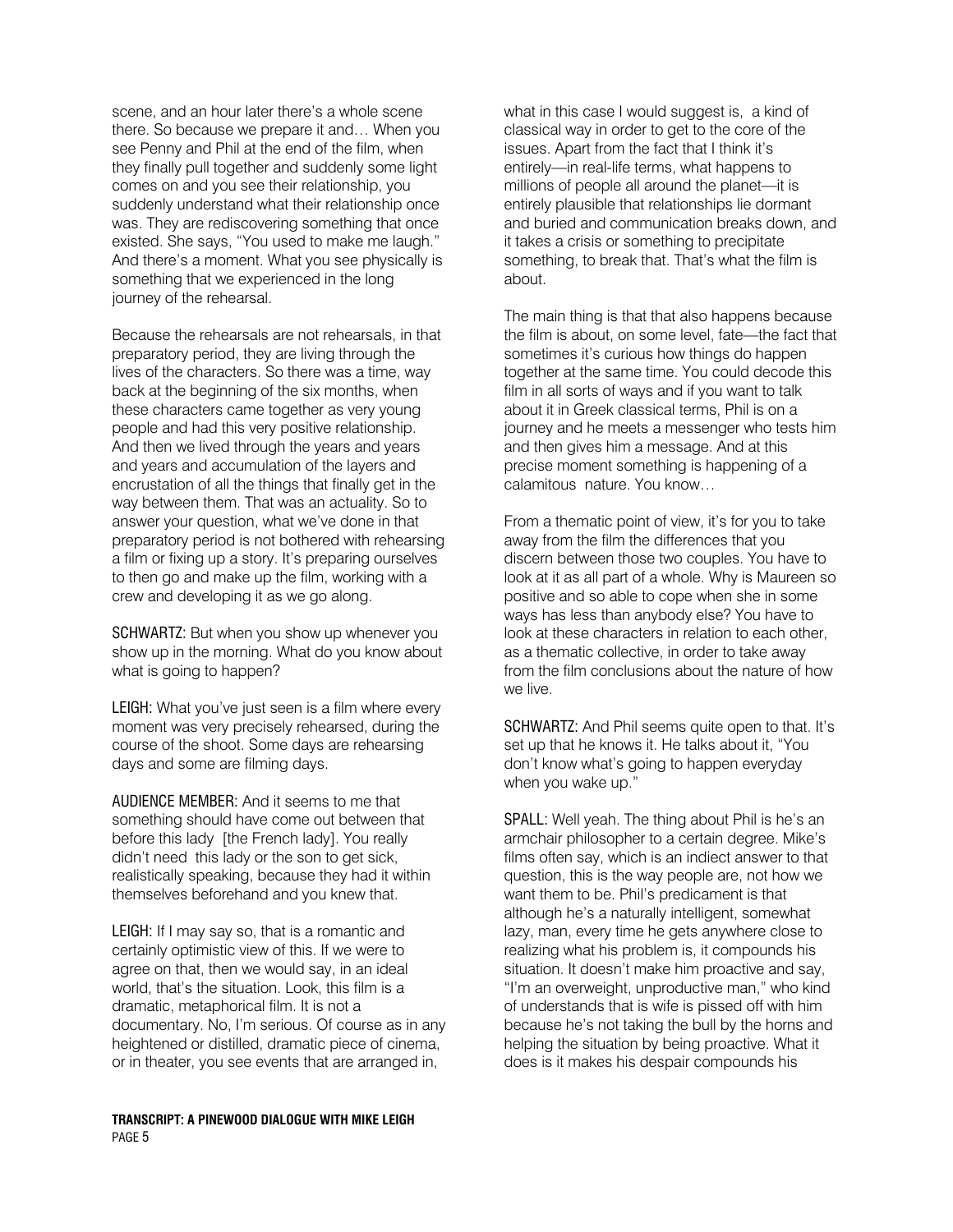situation. So, when he gets in despair, he gets lazier, instead of being a guy in another film, who if he gets in despair, wakes up and says, "Hey, I'm a boring fat man who should wake up!" What happens, like it does in life to a lot of people, is that they don't have that control. They don't have an objective view of their own lives. They don't have group therapy, or choices. They don't do that. They may be intelligent, but they are victims of their own predicaments. He's not going to be helped by anybody. This family is not going to be all of a sudden corralled into family therapy. They live where they do, and they're pretty low on the food chain.

AUDIENCE MEMBER: You're saying that it's like divine intervention that they were saved and I'm trying to say that that's not really the case, that you set it up that…25:00

LEIGH: It's entirely your prerogative to think that. But with all due respect, that's more to do with your view of life and the world. What I'm inviting you to do in this film is to look at the way, as Tim says, people are in a less than ideal world.

AUDIENCE MEMBER: Phil has this going on inside of him and when the French woman raises that question, he's listening to that question, because he has that question within himself and it has a meaning and a resonance obviously. If he weren't ready for it, he wouldn't hear it.

LEIGH: I think that's really a useful key to the previous question. Neither heart attack nor the chance conversation with the French passenger, in anyway, is absolute, cataclysmic causes of change. They simply exacerbate things that were already there. And in that sense of course that's what it's about.

AUDIENCE MEMBER: You produce a great deal of emotion in the audience and the viewer. I wondered how your experience of that emotion is different from ours. Obviously it's many months longer.

MANVILLE: When I watch the film, I get very emotionally tied up in it. Other characters as well as my own. And that's peculiar. I find that rather peculiar that I feel moved by Penny. I suppose it's partly because she does feel like somebody

TRANSCRIPT: A PINEWOOD DIALOGUE WITH MIKE LEIGH PAGE 6

sitting next to me, as opposed to me. I do get very wound up in it watching it sort of objectively. Doing it is something else. For me, it's in a way like doing anything else that is emotionally demanding. At the end of the day, it requires an acting technique to get you through doing stuff like that. We know the characters and we know what they're doing, and we absolutely know how they're going to react, and how they're going to be. You just have to find a way that gets you through the day when you have to do a lot of emotional stuff. But it's not a kind of depressing experience where we're all walking around being grim and not speaking to each other all day. You get used to going into and out of character. The more in touch with your character you are—and by the time you get to filming, you're very in touch with your character—you can go in and out of character fairly easily without great buildup or preparation. You do a scene like that, you stop, have a laugh, have a cup of tea, and talk about something else and go back in and do it again.

SPALL: There's a very very strong definition between yourself and your character. It's absolutely precise. You put your character on and you take it off like a suit. Okay, so you have to get in touch with various things inside yourself to make the characters feel upset, but on the whole, there's you and there's your character and you put it on and you take it off. And it's very helpful…

LEIGH: I would say that on the most basic and straightforward level, there is nothing fake about any of this. The depth of emotion and the sheer power and resonance of all of that, absolutely happened when we shot this. Not withstanding, what Tim and Lesley talked about was the necessary things that actors have to do to cope with doing this stuff. But in a way they inadvertently demean themselves in terms of their achievement because the fact is at the most emotional scenes, they really were in it. And of course, for me what is important and always very useful for me is the way the crew relates to what's going on. When we're shooting particularly the very traumatic stuff, the crew is there. The atmosphere, you could cut it with a knife! The bottom line is quite simple: If we don't actually experience it when we're making the film, how the hell can we expect you to? Now the tragedy is that you sit and watch any number of movies where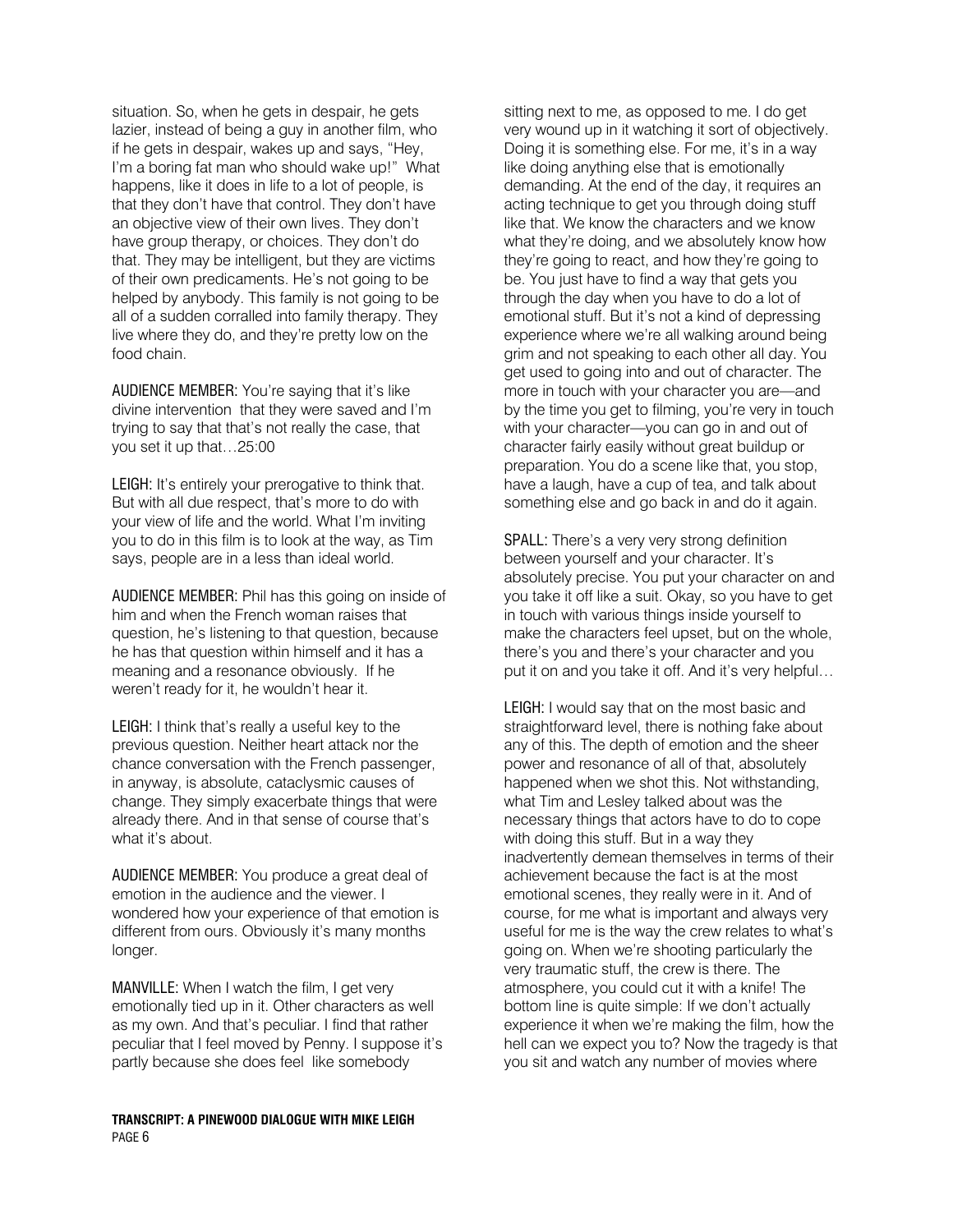they didn't really experience it and they still expect you to and what you're looking at is bullshit. With this film, with the risk of being smug about it, but the emotions were there for real and we really felt it. Speaking just for myself, if I'm not seriously moved to the depths of my emotions when I'm working on this material, then I think it's not working and I don't want to put it in front of an audience.

AUDIENCE MEMBER: My question is when you do "normal" work in which you show up and get a script, how do you make that transition?

SPALL: The difference between working with Mike and a conventional film, as you probably know, is the difference between six months rehearsal and six minutes. Which means… What you realize… What I am reminded of when I work with Mike, and like Lesley I've worked with Mike 6 times over 20 years, is you really have to do your homework. You do very little homework with Mike because it's there, it's shared and it's collaborative.

MANVILLE: Yeah, there's no getting away from it. The general state in England is I'm sure the same as here. There's no rehearsal and you just have to get on with it. And there's absolutely nothing you can do about that. Sometimes in England if you even have a few days' rehearsal you feel lucky. But you could have a few days' rehearsal with somebody who doesn't even know what to do. With a director who doesn't even know how to help you in those few days. Unquestionably, what I take from my work with Mike is the ability to kind of pre-see the whole process and do it by myself and get the character together at home and go to work and hope that you get a little bit of something that helps you. I don't like doing it on my own. I like working with people. I can come up with a character and I can do the acting, but I don't know if it's in the right mold, I don't know if I'm off on the wrong tangent. I need a third eye, telling me what's right and wrong. I don't enjoy it when, I think this happens a lot, people get you in because they know who you are, they think they like your work, and they think, "Oh, let's get Tim or Lesley because they'll turn up and come up with something interesting."

SPALL: Exactly. A director said that to me once. I said, "What are you expecting?" He said, "Oh,

TRANSCRIPT: A PINEWOOD DIALOGUE WITH MIKE LEIGH PAGE 7

you'll be all right because you've done all them films with Mike, haven't you?" (Laughter)

MANVILLE: And also people… When people know you've worked with Mike, they expect you to come up with something brilliant, by yourself, and they also think that if a scene doesn't work in a scripted piece, you can just start improvising it. not understanding that it's one thing to improvise in the way that we do, which is very carefully, and not an immediate thing that you do either. And it's quite a different thing to start improvising when there's no shared information, you don't know what the game is, nobody knows what the other character is about and it's all just to try to make a scene work that doesn't work on paper. I get really pissed off about that. Because well you think you've got a script, let's do the script. And if the script doesn't work, give it back to the scriptwriter. But don't get us in to try and sort it out.

LEIGH: I just suddenly realized I could be making money on this. (Laughter)

AUDIENCE MEMBER: Do you ever get in a case where you kind of trying to bully or cajole the film in a certain direction and the actors are resisting you?

LEIGH: No. It's an interesting way to put it, but it has nothing to do with what it's about. I'm the writer and the director. I find it impossible to draw any distinction between those two. For me it is one melded, homogeneous job. If anything is going on that doesn't work for the actors, in the sense that they feel it's inorganic or an imposition or wrong, then it's not good enough to be in the film. What doesn't happen is a kind of free-for-all. A great deal of what goes into the film is organic and grows out of the characters. As I see it, the art of my input is to stimulate things so they grow in an organic way. Obviously, there's no doubt that the decision to have a heart attack is a deus ex machina decision on my part. But that is a function of a dramatist.

Similarly, putting together all of these characters is my decision somewhere along the line. I put htem togeheter. I use them to draw from and to use, to develop what happens after. That is in the nature of storytelling. It is not some kind of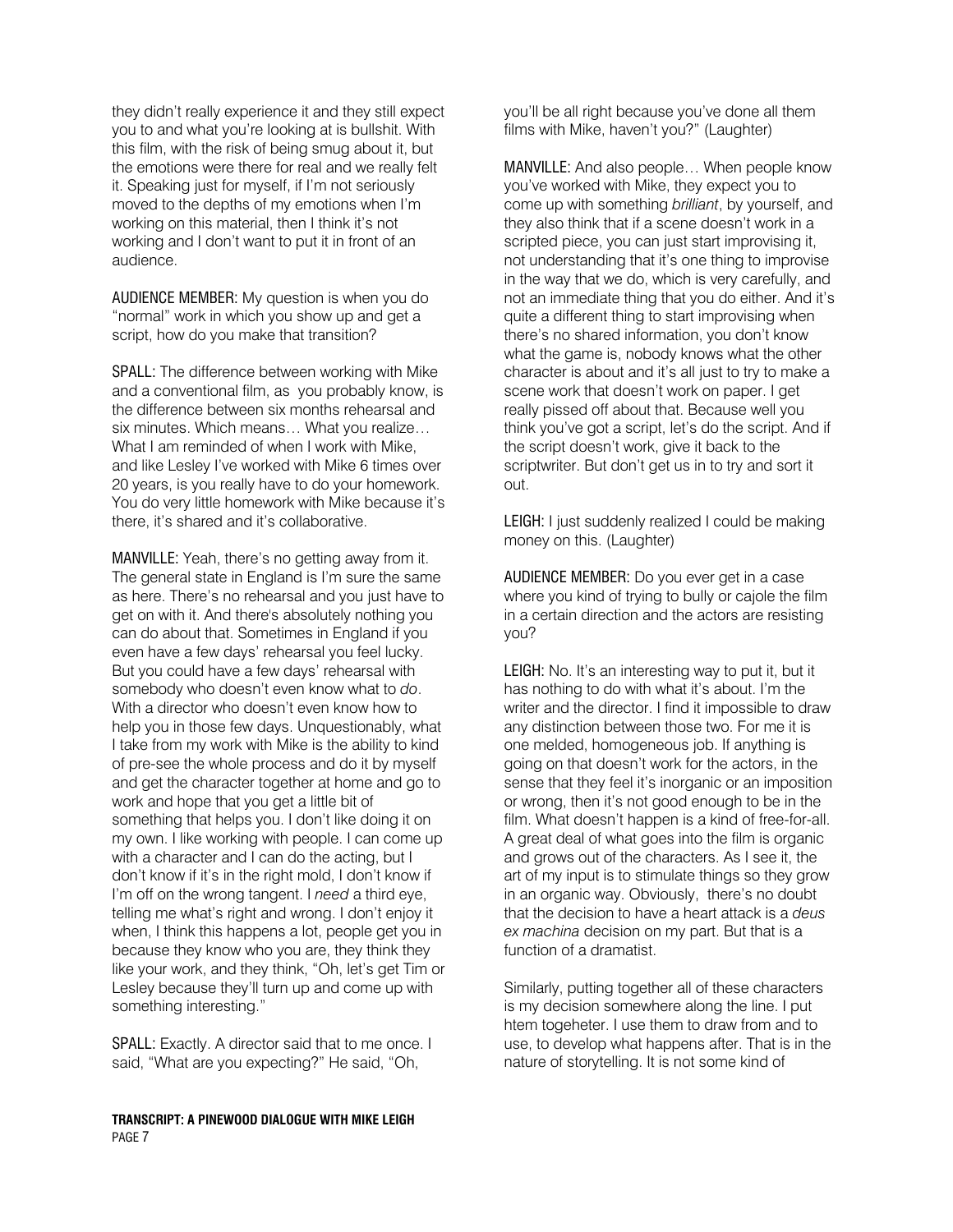impurity…it is in the nature of what we're doing, which is to make up stories and make up stories that are interesting. It is what it is. You plant things and water them and as long as you use the right seeds and plant them in the right place and arrange them in the right configuration and nurture and tend them, then they grow into a garden that makes its own kind of sense.

MANVILLE: A big chunk of what Mike's doing is observing what we're doing, and observing the people we're becoming, the emotional tensions and feelings that are developing between the characters. I see where you're coming from, but it's not like Mike is suddenly throwing in something that's going to make us all think, "Oh my God, he's doing this for effect because he wants to make the film go in this territory." It's borne out of what he observes that we're doing, and we do improvisations that last an awfully long time—hours—where there is no pressure on us ever… In fact, we are particularly informed to never try making an improvisation interesting. That is not the name of the game at all. We do improvisations for hours where this family just sit and eat, watch the telly most of the time. Go to the loo, read a book, do the crossword puzzle. You know, nothing happens, in inverted commas. But through all of that you get to see what these people feel about each other. And that's what Mike's observing. A huge part of what Mike's doing once we're up and running with the characters is to observe emotionally what's going on between them, so that when he does feed in something, because at the end of the day he is the dramatist, it's not like having something alien thrown in. It's all right.

SPALL: It always feels organic. Doesn't it. It never feels like an imposition. Mike's objective view is supreme, and his mixture of gardening and chemistry and alchemy that he's working all the time. You never feel in any sense that you're being forced into anything. I've often said that it's a raw mixture of being, from an acting point of view, incredibly subjectively aware of what your character's condition is. But as much as you're enlightened by your character, you're totally in the dark about where it's going. As an actor you just trust that Mike's—what he's doing is engendering everybody—his overview will lead you into this area and you go willingly. You don't even have to

go willingly. You go, like you are a human being and you go where this series of events eventually takes you.

AUDIENCE MEMBER: Are there other directors who have been working in this style that you've been talking about?

LEIGH: No. As far—I'm not aware of anybody working in this style. There are people that have attempted to, and people who've done what they call "using this technique." But I don't know what that means really. It doesn't mean anything at all. There's a Danish film kicking around that's supposed to be very good. I haven't seen it, but the director has claimed to use my technique. I don't sure what that means. It's like saying you use Van Gogh's technique to paint a picture of daffodils. But, I don't know what Van Gogh's technique was. It could mean anything. If you get a flat, there's a technique for changing the wheel on your car. But that's as far as I understand it. I don't see why anybody should do what I do because it's totally personal and utterly idiosyncratic and deeply eccentric as far as I'm concerned. (Laughter)

SCHWARTZ: What do you start with? You talked about this whole nine-month process of rehearsal and shooting. What is the initial impulse?

LEIGH: For me, it comes out of feelings and just a general ongoing preoccupations. All art is a synthesis of improvisation and order. All art is improvised and then put order on it. Serendipity is involved in whatever you do. Part of the creative process is to meet actors. I know hundreds of actors in England, but it's always worth meeting new ones. When I was auditioning for this particular film—having already agreed with Tim and Lesley they should take part—I saw lots of young actors. Amongst these young actors were two actors, an actor and an actress. Who you wouldn't have to be particularly clairvoyant—in fact, you had to be blind or dead not to spot they were both quite fat and they could play brother and sister, and they could possibly be the children of this couple played by these other actors, conceivably. I thought, "That's a good idea." And they both turned out to be good actors, Alison Garland and James Corden, and I got them in and they became part of the mix.